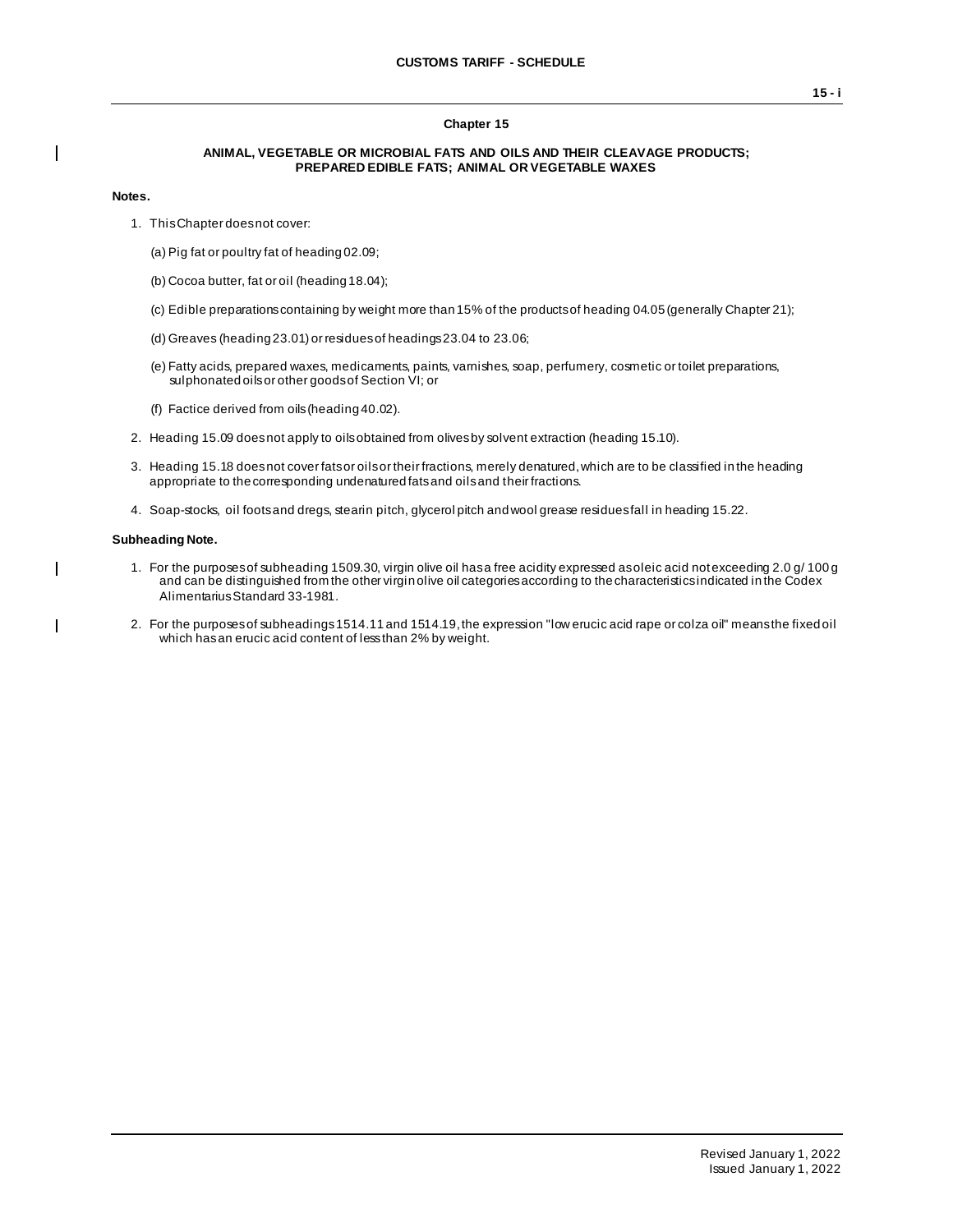# **CUSTOMS TARIFF - SCHEDULE**

| <b>Tariff</b><br>Item | SS | <b>Description of Goods</b>                                                                                                   | Unit of<br>Meas. | <b>MFN</b><br>Tariff | <b>Applicable</b><br><b>Preferential Tariffs</b>                                                                            |
|-----------------------|----|-------------------------------------------------------------------------------------------------------------------------------|------------------|----------------------|-----------------------------------------------------------------------------------------------------------------------------|
| 15.01                 |    | Pig fat (including lard) and poultry fat, other than that of heading 02.09<br>or 15.03.                                       |                  |                      |                                                                                                                             |
| 1501.10.00 00 -Lard   |    |                                                                                                                               | <b>KGM</b>       | Free                 | CCCT, LDCT, GPT, UST,<br>MXT, CIAT, CT, CRT, IT,<br>PT, COLT, JT, PAT, HNT,<br>KRT, CEUT, UAT,<br>CPTPT, UKT: Free          |
|                       |    | 1501.20.00 00 - Other pig fat                                                                                                 | <b>KGM</b>       | Free                 | CCCT, LDCT, GPT, UST,<br>MXT, CIAT, CT, CRT, IT,<br>PT, COLT, JT, PAT, HNT,<br>KRT, CEUT, UAT,<br>CPTPT, UKT: Free          |
| 1501.90.00 00 -Other  |    |                                                                                                                               | KGM              | Free                 | CCCT, LDCT, GPT, UST,<br>MXT, CIAT, CT, CRT, IT,<br>PT, COLT, JT, PAT, HNT,<br>KRT, CEUT, UAT,<br>CPTPT, UKT: Free          |
| 15.02                 |    | Fats of bovine animals, sheep or goats, other than those of<br>heading 15.03.                                                 |                  |                      |                                                                                                                             |
| 1502.10.00            |    | -Tallow                                                                                                                       |                  | Free                 | CCCT, LDCT, GPT, UST,<br>MXT, CT, CRT, IT, PT,<br>COLT, JT, PAT, HNT,<br>KRT, CEUT, UAT,<br>CPTPT, UKT: Free                |
|                       |    |                                                                                                                               | KGM<br>KGM       |                      |                                                                                                                             |
| 1502.90.00 00 -Other  |    |                                                                                                                               | KGM              | Free                 | CCCT, LDCT, GPT, UST,<br>MXT, CT, CRT, IT, PT,<br>COLT, JT, PAT, HNT,<br>KRT, CEUT, UAT,<br>CPTPT, UKT: Free                |
|                       |    | 1503.00.00 00 Lard stearin, lard oil, oleostearin, oleo-oil and tallow oil, not emulsified<br>or mixed or otherwise prepared. | KGM              | Free                 | CCCT, LDCT, GPT, UST,<br>MXT, CT, CRT, IT, PT,<br>COLT, JT, PAT, HNT,<br>KRT, CEUT, UAT,<br>CPTPT, UKT: Free                |
| 15.04                 |    | Fats and oils and their fractions, of fish or marine mammals, whether or<br>not refined, but not chemically modified.         |                  |                      |                                                                                                                             |
| 1504.10               |    | -Fish-liver oils and their fractions                                                                                          |                  |                      |                                                                                                                             |
|                       |    | 1504.10.10 00 - - - For use in the manufacture of medicaments                                                                 | KGM              | Free                 | CCCT, LDCT, GPT, UST,<br>MXT, CIAT, CT, CRT, IT,<br>NT, SLT, PT, COLT, JT,<br>PAT, HNT, KRT, CEUT,<br>UAT, CPTPT, UKT: Free |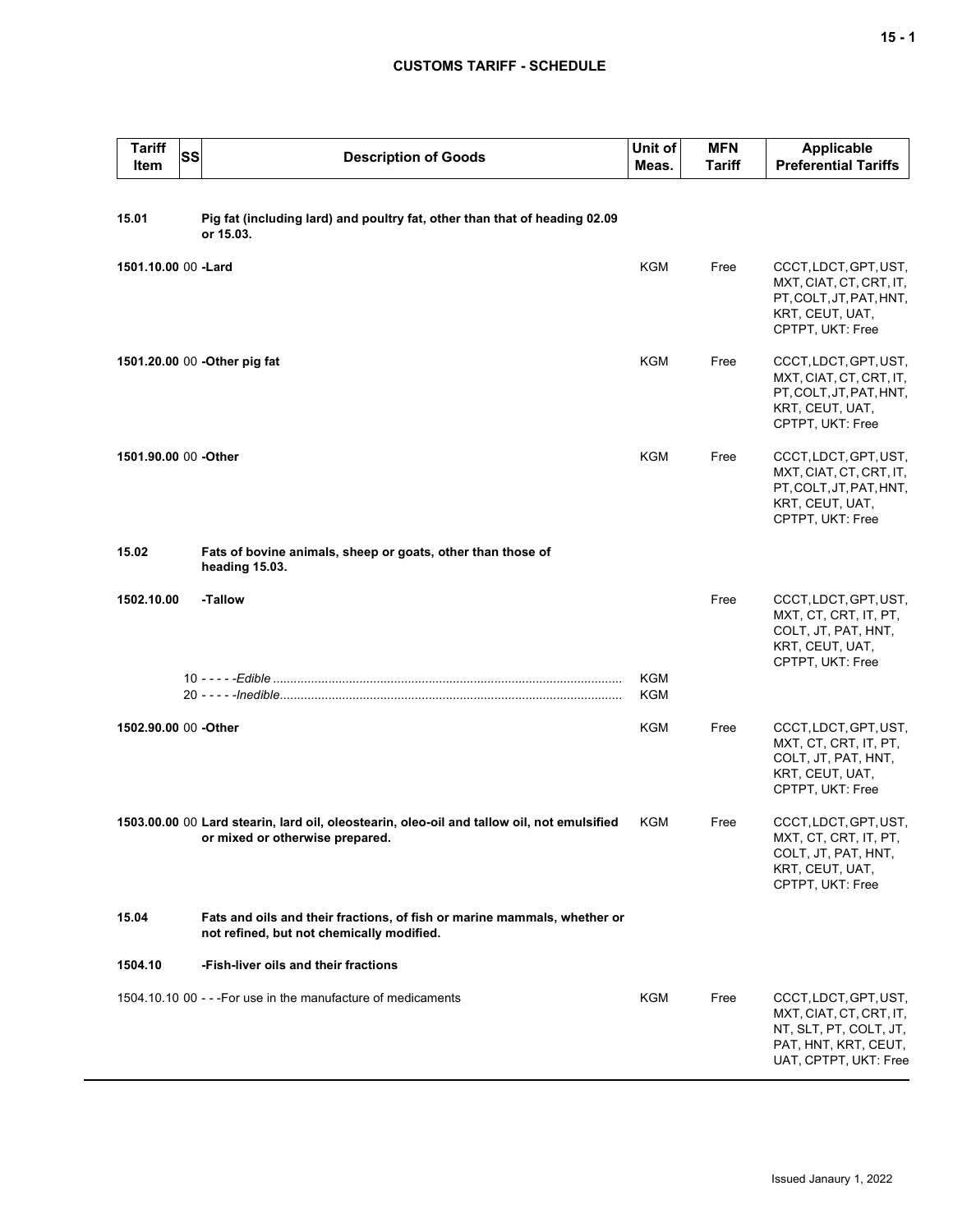| <b>Tariff</b><br><b>SS</b><br>Item | <b>Description of Goods</b>                                                                                               | Unit of<br>Meas. | <b>MFN</b><br><b>Tariff</b> | <b>Applicable</b><br><b>Preferential Tariffs</b>                                                                            |
|------------------------------------|---------------------------------------------------------------------------------------------------------------------------|------------------|-----------------------------|-----------------------------------------------------------------------------------------------------------------------------|
|                                    | $--$ Other:                                                                                                               |                  |                             |                                                                                                                             |
|                                    | 1504.10.91 00 - - - - For use in Canadian manufactures                                                                    | <b>KGM</b>       | Free                        | CCCT, LDCT, GPT, UST,<br>MXT, CIAT, CT, CRT, IT,<br>NT, SLT, PT, COLT, JT,<br>PAT, HNT, KRT, CEUT,<br>UAT, CPTPT, UKT: Free |
| 1504.10.99 00 - - - - Other        |                                                                                                                           | KGM              | 5%                          | CCCT, LDCT, UST,<br>MXT, CT, CRT, IT, NT,<br>SLT, PT, COLT, JT, PAT,<br>HNT, KRT, CEUT, UAT,<br>CPTPT, UKT: Free<br>GPT: 5% |
|                                    | 1504.20.00 00 -Fats and oils and their fractions, of fish, other than liver oils                                          | KGM              | Free                        | CCCT, LDCT, GPT, UST,<br>MXT, CIAT, CT, CRT, IT,<br>NT, SLT, PT, COLT, JT,<br>PAT, HNT, KRT, CEUT,<br>UAT, CPTPT, UKT: Free |
|                                    | 1504.30.00 00 - Fats and oils and their fractions, of marine mammals                                                      | KGM              | Free                        | CCCT, LDCT, GPT, UST,<br>MXT, CT, CRT, IT, NT,<br>SLT, PT, COLT, JT, PAT,<br>HNT, KRT, CEUT, UAT,<br>CPTPT, UKT: Free       |
|                                    | 1505.00.00 00 Wool grease and fatty substances derived therefrom (including lanolin).                                     | KGM              | Free                        | CCCT, LDCT, GPT, UST,<br>MXT, CIAT, CT, CRT, IT,<br>PT, COLT, JT, PAT, HNT,<br>KRT, CEUT, UAT,<br>CPTPT, UKT: Free          |
|                                    | 1506.00.00 00 Other animal fats and oils and their fractions, whether or not refined, but KGM<br>not chemically modified. |                  | Free                        | CCCT, LDCT, GPT, UST,<br>MXT, CT, CRT, IT, PT,<br>COLT, JT, PAT, HNT,<br>KRT, CEUT, UAT,<br>CPTPT, UKT: Free                |
| 15.07                              | Soya-bean oil and its fractions, whether or not refined, but not<br>chemically modified.                                  |                  |                             |                                                                                                                             |
|                                    | 1507.10.00 00 - Crude oil, whether or not degummed                                                                        | KGM              | 4.5%                        | CCCT, LDCT, UST,<br>MXT, CT, CRT, IT, PT,<br>COLT, JT, PAT, HNT,<br>KRT, CEUT, UAT,<br>CPTPT, UKT: Free                     |
| 1507.90.00 00 -Other               |                                                                                                                           | KGM              | Free                        | CCCT, LDCT, GPT, UST,<br>MXT, CIAT, CT, CRT, IT,<br>PT, COLT, JT, PAT, HNT,<br>KRT, CEUT, UAT,<br>CPTPT, UKT: Free          |
| 15.08                              | Ground-nut oil and its fractions, whether or not refined, but not<br>chemically modified.                                 |                  |                             |                                                                                                                             |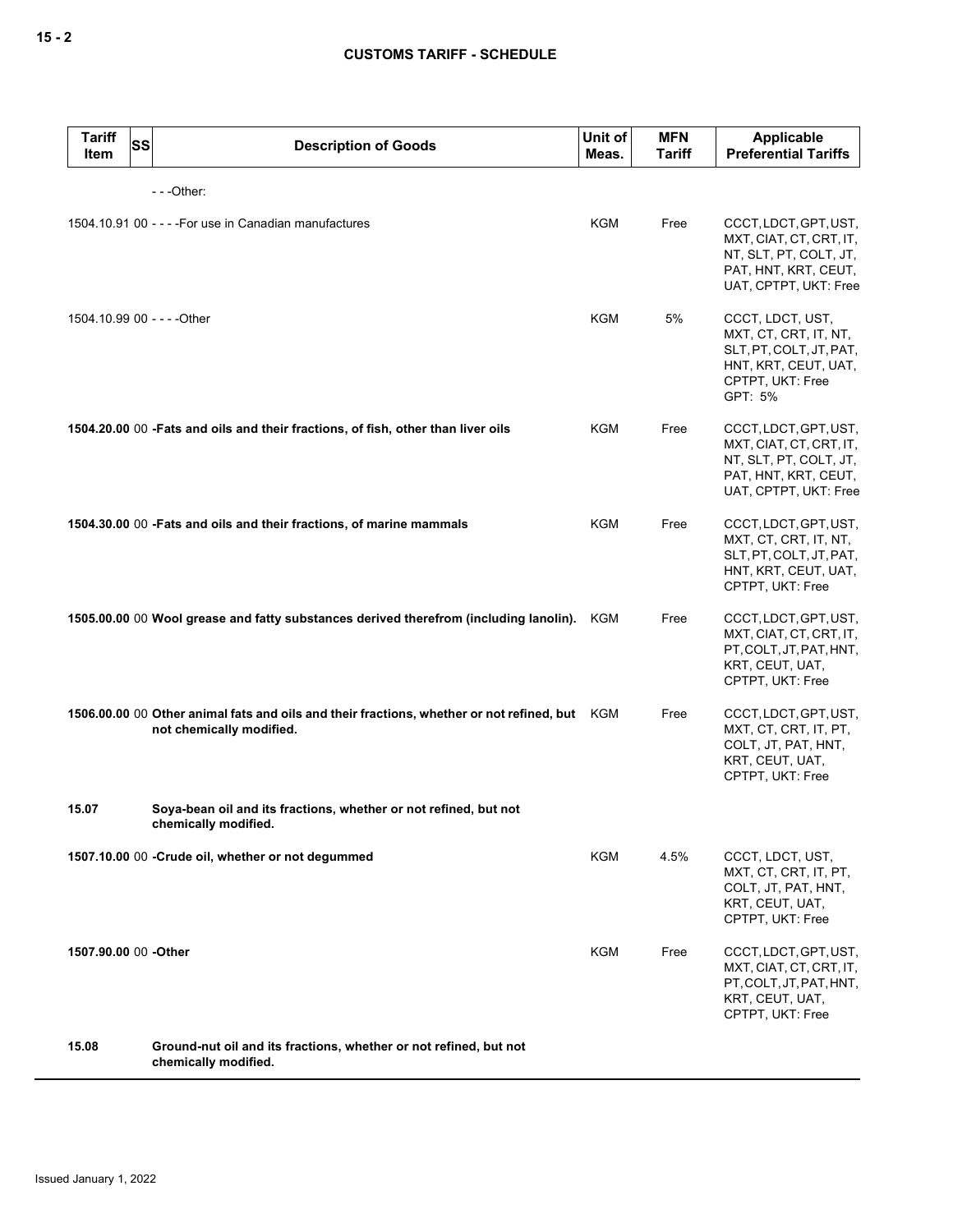|   | <b>Tariff</b><br>Item     | SS | <b>Description of Goods</b>                                                          | Unit of<br>Meas.  | <b>MFN</b><br><b>Tariff</b> | <b>Applicable</b><br><b>Preferential Tariffs</b>                                                                   |
|---|---------------------------|----|--------------------------------------------------------------------------------------|-------------------|-----------------------------|--------------------------------------------------------------------------------------------------------------------|
|   | 1508.10.00 00 - Crude oil |    |                                                                                      | KGM               | 4.5%                        | CCCT, LDCT, GPT, UST,<br>MXT, CT, CRT, IT, PT,<br>COLT, JT, PAT, HNT,<br>KRT, CEUT, UAT,<br>CPTPT, UKT: Free       |
|   | 1508.90.00 00 - Other     |    |                                                                                      | KGM               | 9.5%                        | CCCT, LDCT, UST,<br>MXT, CT, CRT, IT, PT,<br>COLT, JT, PAT, HNT,<br>KRT, CEUT, UAT,<br>CPTPT, UKT: Free<br>GPT: 5% |
|   | 15.09                     |    | Olive oil and its fractions, whether or not refined, but not chemically<br>modified. |                   |                             |                                                                                                                    |
|   |                           |    |                                                                                      |                   |                             |                                                                                                                    |
| I | 1509.20.00                |    | -Extra virgin olive oil                                                              |                   | Free                        | CCCT, LDCT, GPT, UST,<br>MXT, CIAT, CT, CRT, IT,<br>PT, COLT, JT, PAT, HNT,<br>KRT, CEUT, UAT,<br>CPTPT, UKT: Free |
|   |                           |    | -----In containers of a capacity less than 18 kg:                                    | KGM<br>KGM<br>KGM |                             |                                                                                                                    |
|   | 1509.30.00                |    | -Virgin olive oil                                                                    |                   | Free                        | CCCT, LDCT, GPT, UST,<br>MXT, CIAT, CT, CRT, IT,<br>PT, COLT, JT, PAT, HNT,<br>KRT, CEUT, UAT,<br>CPTPT, UKT: Free |
|   |                           |    | -----In containers of a capacity less than 18 kg:                                    | KGM<br>KGM<br>KGM |                             |                                                                                                                    |
|   |                           |    | 1509.40.00 00 -Other virgin olive oils                                               | <b>KGM</b>        | Free                        | CCCT, LDCT, GPT, UST,<br>MXT, CIAT, CT, CRT, IT,<br>PT, COLT, JT, PAT, HNT,<br>KRT, CEUT, UAT,<br>CPTPT, UKT: Free |
|   | 1509.90.00                |    | -Other                                                                               |                   | Free                        | CCCT, LDCT, GPT, UST,<br>MXT, CIAT, CT, CRT, IT,<br>PT, COLT, JT, PAT, HNT,<br>KRT, CEUT, UAT,<br>CPTPT, UKT: Free |
|   |                           |    |                                                                                      | KGM<br>KGM        |                             |                                                                                                                    |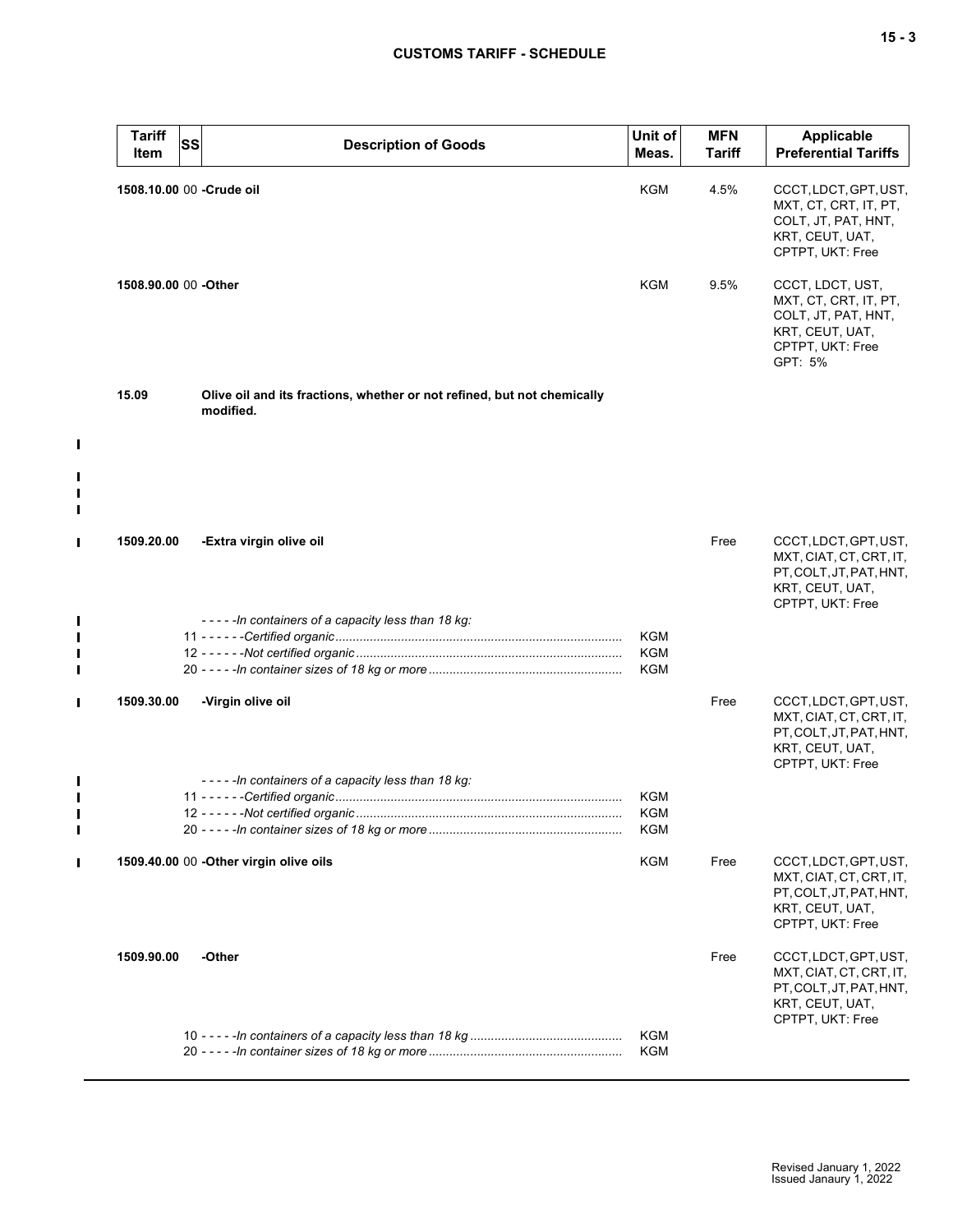|                               | <b>Tariff</b><br><b>SS</b><br>Item | <b>Description of Goods</b>                                                                                                                                                                                  | Unit of<br>Meas. | <b>MFN</b><br><b>Tariff</b> | <b>Applicable</b><br><b>Preferential Tariffs</b>                                                                   |
|-------------------------------|------------------------------------|--------------------------------------------------------------------------------------------------------------------------------------------------------------------------------------------------------------|------------------|-----------------------------|--------------------------------------------------------------------------------------------------------------------|
| $\blacksquare$<br>$\mathbf I$ | 15.10                              | Other oils and their fractions, obtained solely from olives, whether or<br>not refined, but not chemically modified, including blends of these oils<br>or fractions with oils or fractions of heading 15.09. |                  |                             |                                                                                                                    |
| $\blacksquare$                |                                    | 1510.10.00 00 -Crude olive pomace oil                                                                                                                                                                        | KGM              | Free                        | CCCT, LDCT, GPT, UST,<br>MXT, CIAT, CT, CRT, IT,<br>PT, COLT, JT, PAT, HNT,<br>KRT, CEUT, UAT,<br>CPTPT, UKT: Free |
| $\blacksquare$                | 1510.90.00 00 - Other              |                                                                                                                                                                                                              | <b>KGM</b>       | Free                        | CCCT, LDCT, GPT, UST,<br>MXT, CIAT, CT, CRT, IT,<br>PT, COLT, JT, PAT, HNT,<br>KRT, CEUT, UAT,<br>CPTPT, UKT: Free |
|                               | 15.11                              | Palm oil and its fractions, whether or not refined, but not chemically<br>modified.                                                                                                                          |                  |                             |                                                                                                                    |
|                               | 1511.10.00 00 - Crude oil          |                                                                                                                                                                                                              | <b>KGM</b>       | 6%                          | CCCT, LDCT, GPT, UST,<br>MXT, CT, CRT, IT, PT,<br>COLT, JT, PAT, HNT,<br>KRT, CEUT, UAT,<br>CPTPT, UKT: Free       |
|                               | 1511.90.00 00 -Other               |                                                                                                                                                                                                              | <b>KGM</b>       | Free                        | CCCT, LDCT, GPT, UST,<br>MXT, CIAT, CT, CRT, IT,<br>PT, COLT, JT, PAT, HNT,<br>KRT, CEUT, UAT,<br>CPTPT, UKT: Free |
|                               | 15.12                              | Sunflower-seed, safflower or cotton-seed oil and fractions thereof,<br>whether or not refined, but not chemically modified.                                                                                  |                  |                             |                                                                                                                    |
|                               |                                    | -Sunflower-seed or safflower oil and fractions thereof:                                                                                                                                                      |                  |                             |                                                                                                                    |
|                               | 1512.11.00 00 - - Crude oil        |                                                                                                                                                                                                              | <b>KGM</b>       | 4.5%                        | CCCT, LDCT, UST,<br>MXT, CT, CRT, IT, PT,<br>COLT, JT, PAT, HNT,<br>KRT, CEUT, UAT,<br>CPTPT, UKT: Free            |
|                               | 1512.19                            | - -Other                                                                                                                                                                                                     |                  |                             |                                                                                                                    |
|                               |                                    | ---Sunflower-seed oil and fractions thereof:                                                                                                                                                                 |                  |                             |                                                                                                                    |
|                               |                                    | 1512.19.11 00 - - - - For processing                                                                                                                                                                         | KGM              | Free                        | CCCT, LDCT, UST,<br>MXT, CT, CRT, IT, PT,<br>COLT, JT, PAT, HNT,<br>KRT, CEUT, UAT,<br>CPTPT, UKT: Free            |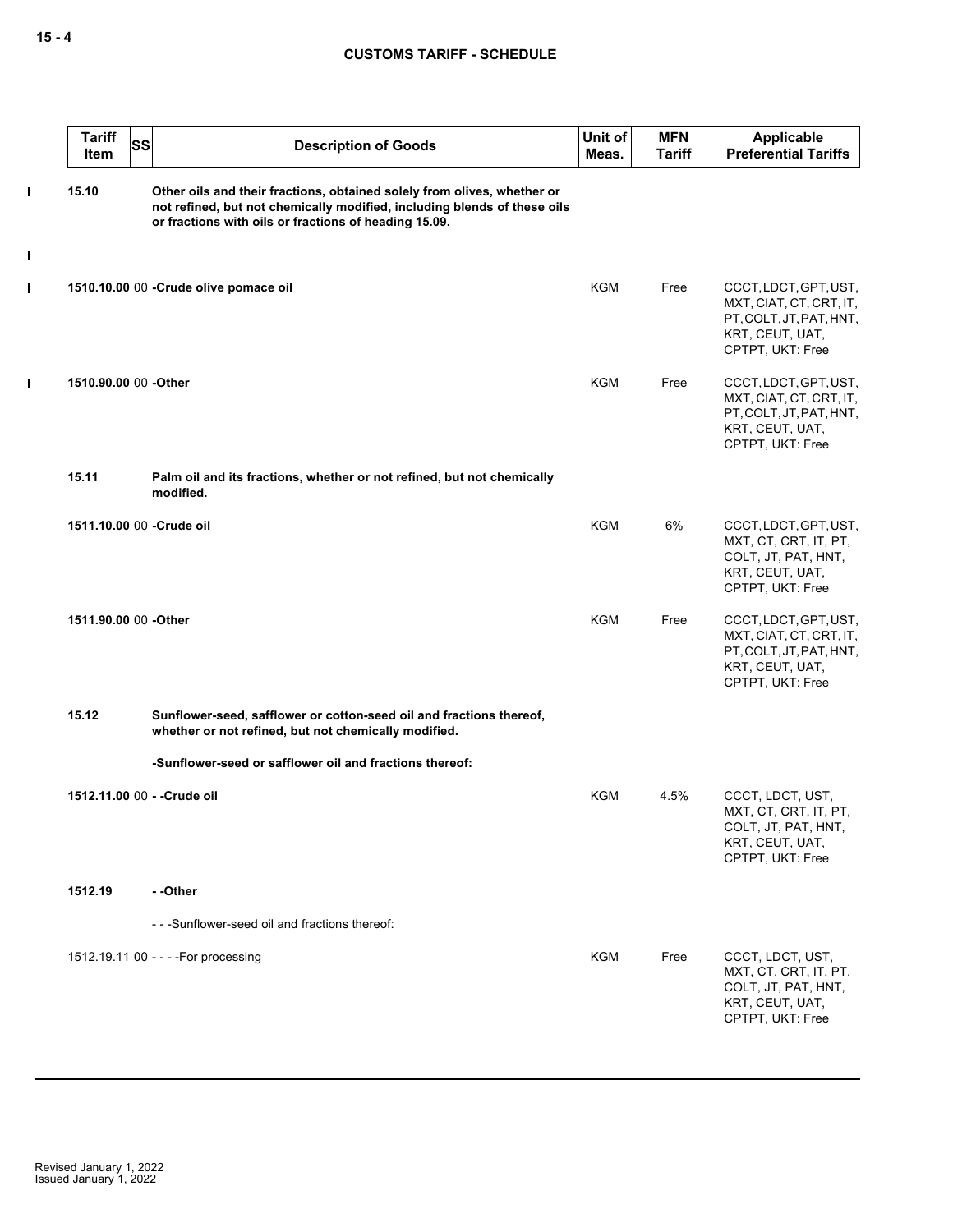| <b>Tariff</b><br>Item       | <b>SS</b><br><b>Description of Goods</b>                                                                                  | Unit of<br>Meas. | <b>MFN</b><br><b>Tariff</b> | <b>Applicable</b><br><b>Preferential Tariffs</b>                                                                                                |
|-----------------------------|---------------------------------------------------------------------------------------------------------------------------|------------------|-----------------------------|-------------------------------------------------------------------------------------------------------------------------------------------------|
| 1512.19.19 00 - - - - Other |                                                                                                                           | KGM              | 9.5%                        | CCCT, LDCT, UST,<br>MXT, CT, CRT, IT, PT,<br>COLT, JT, PAT, HNT,<br>KRT, CEUT, UAT,<br>CPTPT, UKT: Free                                         |
|                             | - - - Safflower oil and fractions thereof:                                                                                |                  |                             |                                                                                                                                                 |
|                             | 1512.19.21 00 - - - - For processing                                                                                      | KGM              | Free                        | AUT, NZT, CCCT, LDCT,<br>UST, MXT, CT, CRT, IT,<br>PT, COLT, JT, PAT, HNT,<br>KRT, CEUT, UAT,<br>CPTPT, UKT: Free                               |
| 1512.19.29 00 - - - - Other |                                                                                                                           | <b>KGM</b>       | 11%                         | CCCT, LDCT, UST,<br>MXT, CT, CRT, IT, PT,<br>COLT, JT, PAT, HNT,<br>KRT, CEUT, UAT,<br>CPTPT, UKT: Free<br>AUT: 6%<br>NZT: 6%                   |
|                             | -Cotton-seed oil and its fractions:                                                                                       |                  |                             |                                                                                                                                                 |
|                             | 1512.21.00 00 - - Crude oil, whether or not gossypol has been removed                                                     | <b>KGM</b>       | 4.5%                        | CCCT, LDCT, GPT, UST,<br>MXT, CT, CRT, IT, PT,<br>COLT, JT, PAT, HNT,<br>KRT, CEUT, UAT,<br>CPTPT, UKT: Free                                    |
| 1512.29.00 00 - - Other     |                                                                                                                           | KGM              | 9.5%                        | CCCT, LDCT, UST,<br>MXT, CT, CRT, IT, PT,<br>COLT, JT, PAT, HNT,<br>KRT, CEUT, UAT,<br>CPTPT, UKT: Free<br><b>AUT: 7%</b><br>NZT: 7%<br>GPT: 5% |
| 15.13                       | Coconut (copra), palm kernel or babassu oil and fractions thereof,<br>whether or not refined, but not chemically modifed. |                  |                             |                                                                                                                                                 |
|                             | -Coconut (copra) oil and its fractions:                                                                                   |                  |                             |                                                                                                                                                 |
|                             | 1513.11.00 00 - - Crude oil                                                                                               | <b>KGM</b>       | 6%                          | CCCT, LDCT, GPT, UST,<br>MXT, CT, CRT, IT, PT,<br>COLT, JT, PAT, HNT,<br>KRT, CEUT, UAT,<br>CPTPT, UKT: Free                                    |
| 1513.19                     | - -Other                                                                                                                  |                  |                             |                                                                                                                                                 |
|                             | 1513.19.10 00 - - - For processing                                                                                        | KGM              | Free                        | CCCT, LDCT, GPT, UST,<br>MXT, CIAT, CT, CRT, IT,<br>PT, COLT, JT, PAT, HNT,<br>KRT, CEUT, UAT,<br>CPTPT, UKT: Free                              |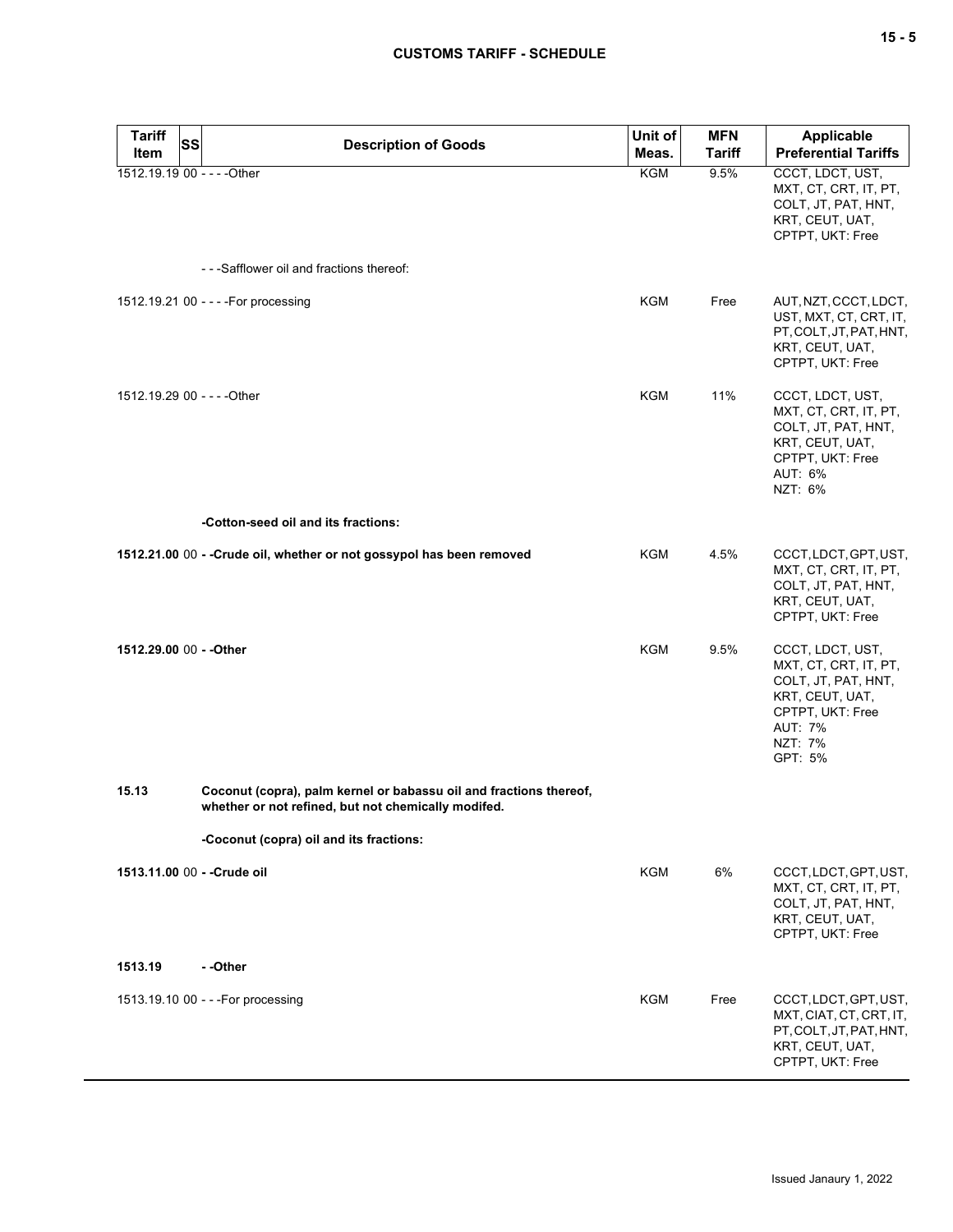| <b>Tariff</b><br><b>SS</b><br>Item | <b>Description of Goods</b>                                                                                        | Unit of<br>Meas. | <b>MFN</b><br><b>Tariff</b> | Applicable<br><b>Preferential Tariffs</b>                                                                           |
|------------------------------------|--------------------------------------------------------------------------------------------------------------------|------------------|-----------------------------|---------------------------------------------------------------------------------------------------------------------|
| 1513.19.90 00 - - - Other          |                                                                                                                    | KGM              | 11%                         | CCCT, LDCT, GPT, UST,<br>MXT, CT, CRT, IT, PT,<br>COLT, JT, PAT, HNT,<br>KRT, CEUT, UAT,<br>CPTPT, UKT: Free        |
|                                    | -Palm kernel or babassu oil and fractions thereof:                                                                 |                  |                             |                                                                                                                     |
| 1513.21.00 00 - - Crude oil        |                                                                                                                    | <b>KGM</b>       | 6%                          | CCCT, LDCT, GPT, UST,<br>MXT, CT, CRT, IT, PT,<br>COLT, JT, PAT, HNT,<br>KRT, CEUT, UAT,<br>CPTPT, UKT: Free        |
| 1513.29                            | - -Other                                                                                                           |                  |                             |                                                                                                                     |
|                                    | 1513.29.10 00 - - - Palm kernel oil and its fractions for use in the manufacture of margarine<br>and shortening    | KGM              | Free                        | CCCT, LDCT, GPT, UST,<br>MXT, CIAT, CT, CRT, IT,<br>PT, COLT, JT, PAT, HNT,<br>KRT, CEUT, UAT,<br>CPTPT, UKT: Free  |
| 1513.29.90 00 - - - Other          |                                                                                                                    | <b>KGM</b>       | 11%                         | CCCT, LDCT, UST,<br>MXT, CT, CRT, IT, PT,<br>COLT, JT, PAT, HNT,<br>KRT, CEUT, UAT,<br>CPTPT, UKT: Free<br>GPT: 10% |
| 15.14                              | Rape (canola), colza or mustard oil and fractions thereof, whether or not<br>refined, but not chemically modified. |                  |                             |                                                                                                                     |
|                                    | -Low erucic acid rape or colza oil and its fractions:                                                              |                  |                             |                                                                                                                     |
| 1514.11.00 00 - - Crude oil        |                                                                                                                    | KGM              | 6%                          | CCCT, LDCT, UST,<br>MXT, CT, CRT, IT, PT,<br>COLT, JT, PAT, HNT,<br>KRT, CEUT, UAT,<br>CPTPT, UKT: Free             |
| 1514.19.00 00 - - Other            |                                                                                                                    | <b>KGM</b>       | 11%                         | CCCT, LDCT, UST,<br>MXT, CT, CRT, IT, PT,<br>COLT, JT, PAT, HNT,<br>KRT, CEUT, UAT,<br>CPTPT, UKT: Free             |
|                                    | -Other:                                                                                                            |                  |                             |                                                                                                                     |
| 1514.91.00 00 - - Crude oil        |                                                                                                                    | <b>KGM</b>       | 6%                          | CCCT, LDCT, UST,<br>MXT, CT, CRT, IT, PT,<br>COLT, JT, PAT, HNT,<br>KRT, CEUT, UAT,<br>CPTPT, UKT: Free             |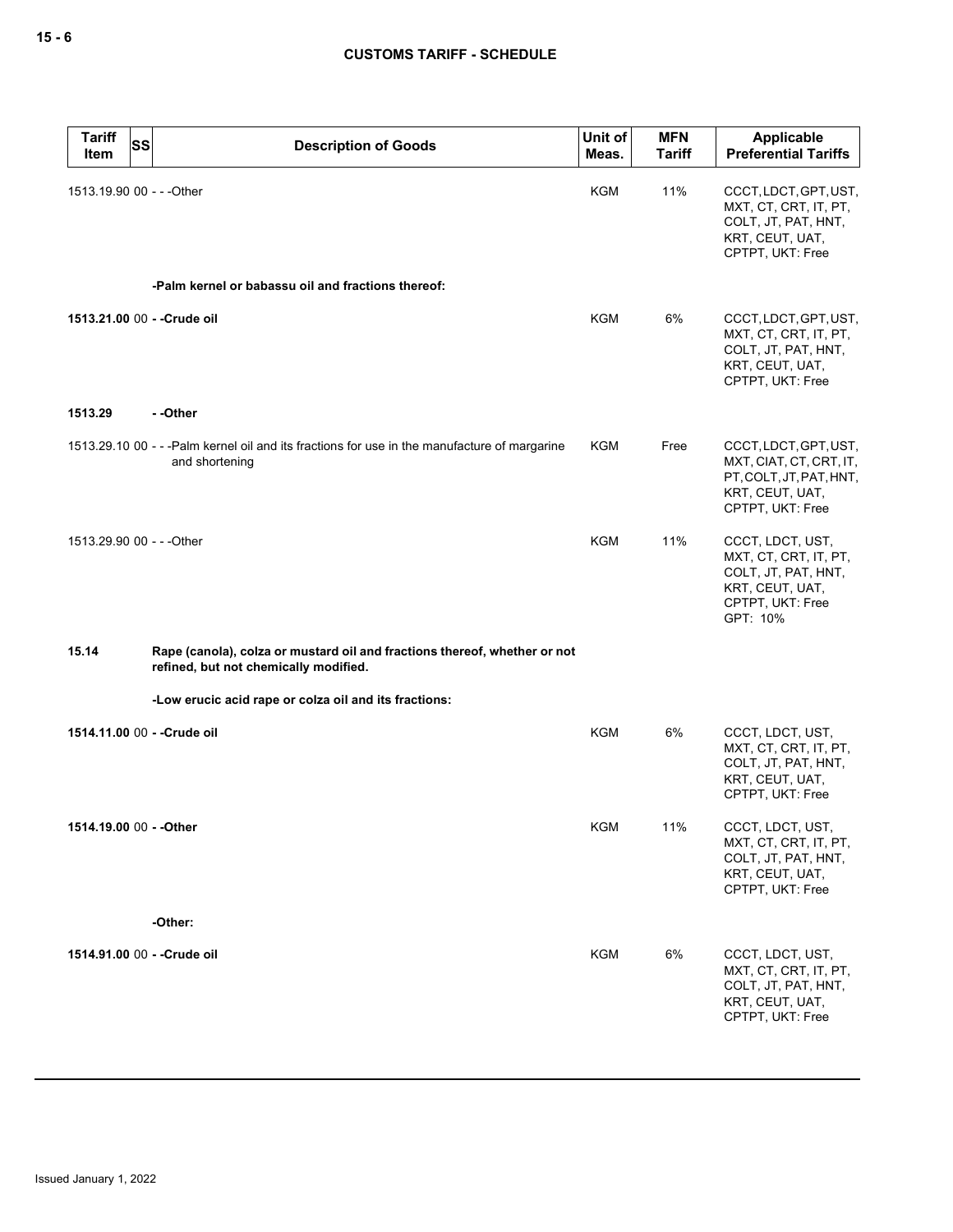| <b>Tariff</b><br><b>SS</b>  | <b>Description of Goods</b>                                                                                                                          | Unit of    | <b>MFN</b>    | <b>Applicable</b>                                                                                                  |
|-----------------------------|------------------------------------------------------------------------------------------------------------------------------------------------------|------------|---------------|--------------------------------------------------------------------------------------------------------------------|
| Item                        |                                                                                                                                                      | Meas.      | <b>Tariff</b> | <b>Preferential Tariffs</b>                                                                                        |
| 1514.99.00 00 - - Other     |                                                                                                                                                      | KGM        | 11%           | CCCT, LDCT, UST,<br>MXT, CT, CRT, IT, PT,<br>COLT, JT, PAT, HNT,<br>KRT, CEUT, UAT,<br>CPTPT, UKT: Free            |
| 15.15                       | Other fixed vegetable or microbial fats and oils (including jojoba oil) and<br>their fractions, whether or not refined, but not chemically modified. |            |               |                                                                                                                    |
|                             | -Linseed oil and its fractions:                                                                                                                      |            |               |                                                                                                                    |
| 1515.11.00 00 - - Crude oil |                                                                                                                                                      | KGM        | 4.5%          | CCCT, LDCT, UST,<br>MXT, CT, CRT, IT, PT,<br>COLT, JT, PAT, HNT,<br>KRT, CEUT, UAT,<br>CPTPT, UKT: Free            |
| 1515.19                     | - -Other                                                                                                                                             |            |               |                                                                                                                    |
|                             | 1515.19.10 00 - - - For processing                                                                                                                   | KGM        | Free          | CCCT, LDCT, UST,<br>MXT, CT, CRT, IT, PT,<br>COLT, JT, PAT, HNT,<br>KRT, CEUT, UAT,<br>CPTPT, UKT: Free            |
| 1515.19.90 00 - - - Other   |                                                                                                                                                      | <b>KGM</b> | 8%            | CCCT, LDCT, UST,<br>MXT, CT, CRT, IT, PT,<br>COLT, JT, PAT, HNT,<br>KRT, CEUT, UAT,<br>CPTPT, UKT: Free            |
|                             | -Maize (corn) oil and its fractions:                                                                                                                 |            |               |                                                                                                                    |
| 1515.21.00 00 - - Crude oil |                                                                                                                                                      | KGM        | 4.5%          | CCCT, LDCT, UST,<br>MXT, CT, CRT, IT, PT,<br>COLT, JT, PAT, HNT,<br>KRT, CEUT, UAT,<br>CPTPT, UKT: Free            |
| 1515.29.00 00 - - Other     |                                                                                                                                                      | KGM        | 9.5%          | CCCT, LDCT, UST,<br>MXT, CT, CRT, IT, PT,<br>COLT, JT, PAT, HNT,<br>KRT, CEUT, UAT,<br>CPTPT, UKT: Free            |
|                             | 1515.30.00 00 - Castor oil and its fractions                                                                                                         | <b>KGM</b> | Free          | CCCT, LDCT, GPT, UST,<br>MXT, CIAT, CT, CRT, IT,<br>PT, COLT, JT, PAT, HNT,<br>KRT, CEUT, UAT,<br>CPTPT, UKT: Free |

## **1515.50 -Sesame oil and its fractions**

 $\mathbf{I}$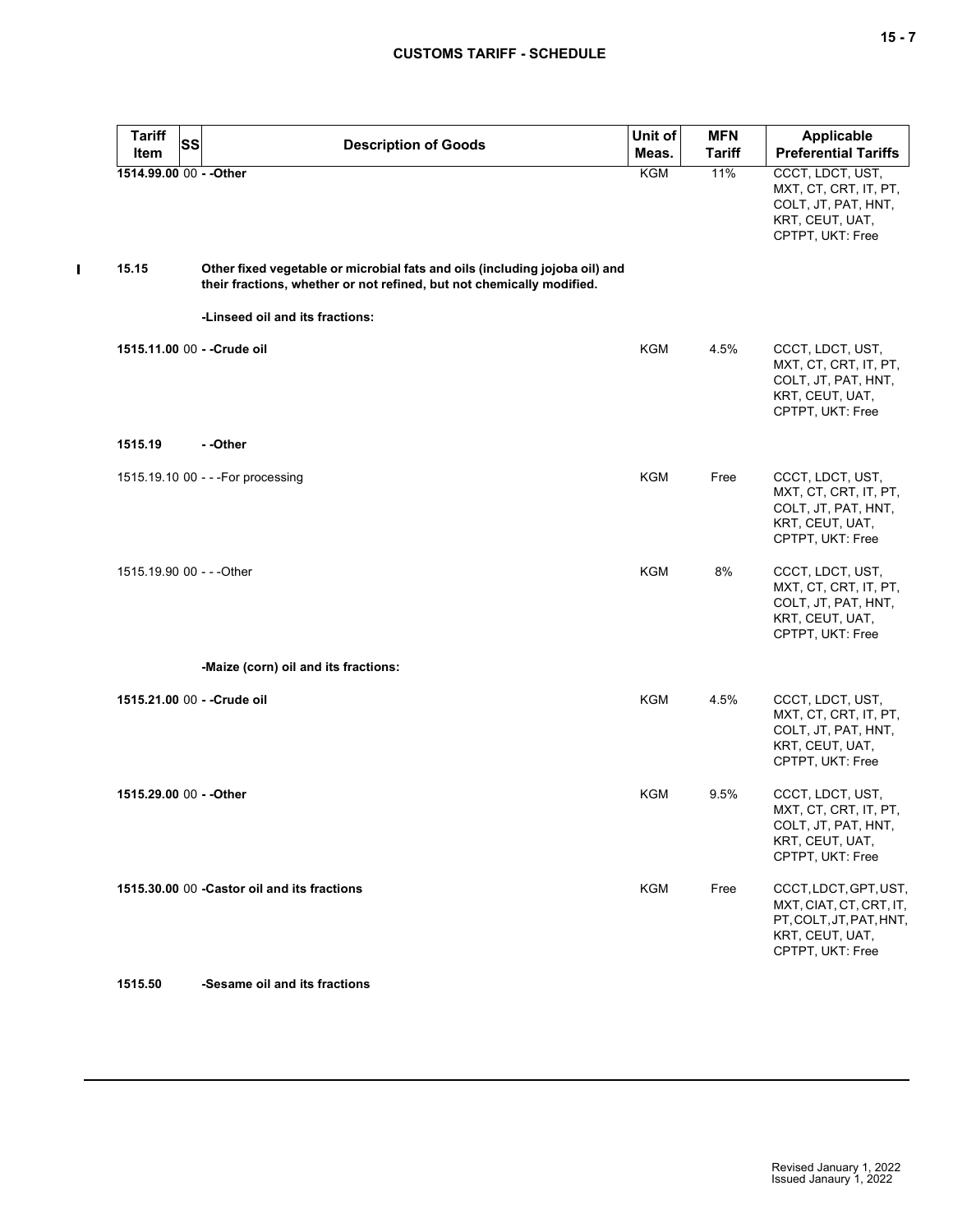$\mathbf I$ 

 $\mathbf I$ 

| <b>Tariff</b>             | <b>SS</b> |                                                                                                                                                                                                          | Unit of                  | <b>MFN</b>    | Applicable                                                                                                                      |
|---------------------------|-----------|----------------------------------------------------------------------------------------------------------------------------------------------------------------------------------------------------------|--------------------------|---------------|---------------------------------------------------------------------------------------------------------------------------------|
| Item                      |           | <b>Description of Goods</b>                                                                                                                                                                              | Meas.                    | <b>Tariff</b> | <b>Preferential Tariffs</b>                                                                                                     |
|                           |           | 1515.50.10 00 - - - Crude oil                                                                                                                                                                            | <b>KGM</b>               | 6%            | CCCT, LDCT, UST,<br>MXT, CT, CRT, IT, PT,<br>COLT, JT, PAT, HNT,<br>KRT, CEUT, UAT,<br>CPTPT, UKT: Free                         |
| 1515.50.90 00 - - - Other |           |                                                                                                                                                                                                          | <b>KGM</b>               | 11%           | CCCT, LDCT, UST,<br>MXT, CT, CRT, IT, PT,<br>COLT, JT, PAT, HNT,<br>KRT, CEUT, UAT,<br>CPTPT, UKT: Free<br>AUT: 6%<br>NZT: 6%   |
|                           |           | 1515,60,00 00 - Microbial fats and oils and their fractions                                                                                                                                              | <b>KGM</b>               | Free          | AUT, NZT, CCCT, LDCT,<br>GPT, UST, MXT, CIAT,<br>CT, CRT, IT, PT, COLT,<br>JT, PAT, HNT, KRT,<br>CEUT, UAT, CPTPT,<br>UKT: Free |
| 1515.90.00                |           | -Other                                                                                                                                                                                                   |                          | Free          | AUT, NZT, CCCT, LDCT,<br>GPT, UST, MXT, CIAT,<br>CT, CRT, IT, PT, COLT,<br>JT, PAT, HNT, KRT,<br>CEUT, UAT, CPTPT,<br>UKT: Free |
|                           |           |                                                                                                                                                                                                          | <b>KGM</b>               |               |                                                                                                                                 |
|                           |           |                                                                                                                                                                                                          | <b>KGM</b>               |               |                                                                                                                                 |
| 15.16                     |           | Animal, vegetable or microbial fats and oils and their fractions, partly or<br>wholly hydrogenated, inter-esterified, re-esterified or elaidinised,<br>whether or not refined, but not further prepared. |                          |               |                                                                                                                                 |
|                           |           | 1516.10.00 00 - Animal fats and oils and their fractions                                                                                                                                                 | KGM                      | Free          | CCCT, LDCT, GPT, UST,<br>MXT, CT, CRT, IT, NT,<br>SLT, PT, COLT, JT, PAT,<br>HNT, KRT, CEUT, UAT,<br>CPTPT, UKT: Free           |
| 1516.20.00                |           | -Vegetable fats and oils and their fractions                                                                                                                                                             |                          | Free          | CCCT, LDCT, GPT, UST,<br>MXT, CIAT, CT, CRT, IT,<br>NT, SLT, PT, COLT, JT,<br>PAT, HNT, KRT, CEUT,<br>UAT, CPTPT, UKT: Free     |
|                           |           |                                                                                                                                                                                                          | <b>KGM</b><br>KGM<br>KGM |               |                                                                                                                                 |
|                           |           | 1516.30.00 00 - Microbial fats and oils and their fractions                                                                                                                                              | <b>KGM</b>               | Free          | CCCT, LDCT, GPT, UST,<br>MXT, CIAT, CT, CRT, IT,<br>NT, SLT, PT, COLT, JT,<br>PAT, HNT, KRT, CEUT,<br>UAT, CPTPT, UKT: Free     |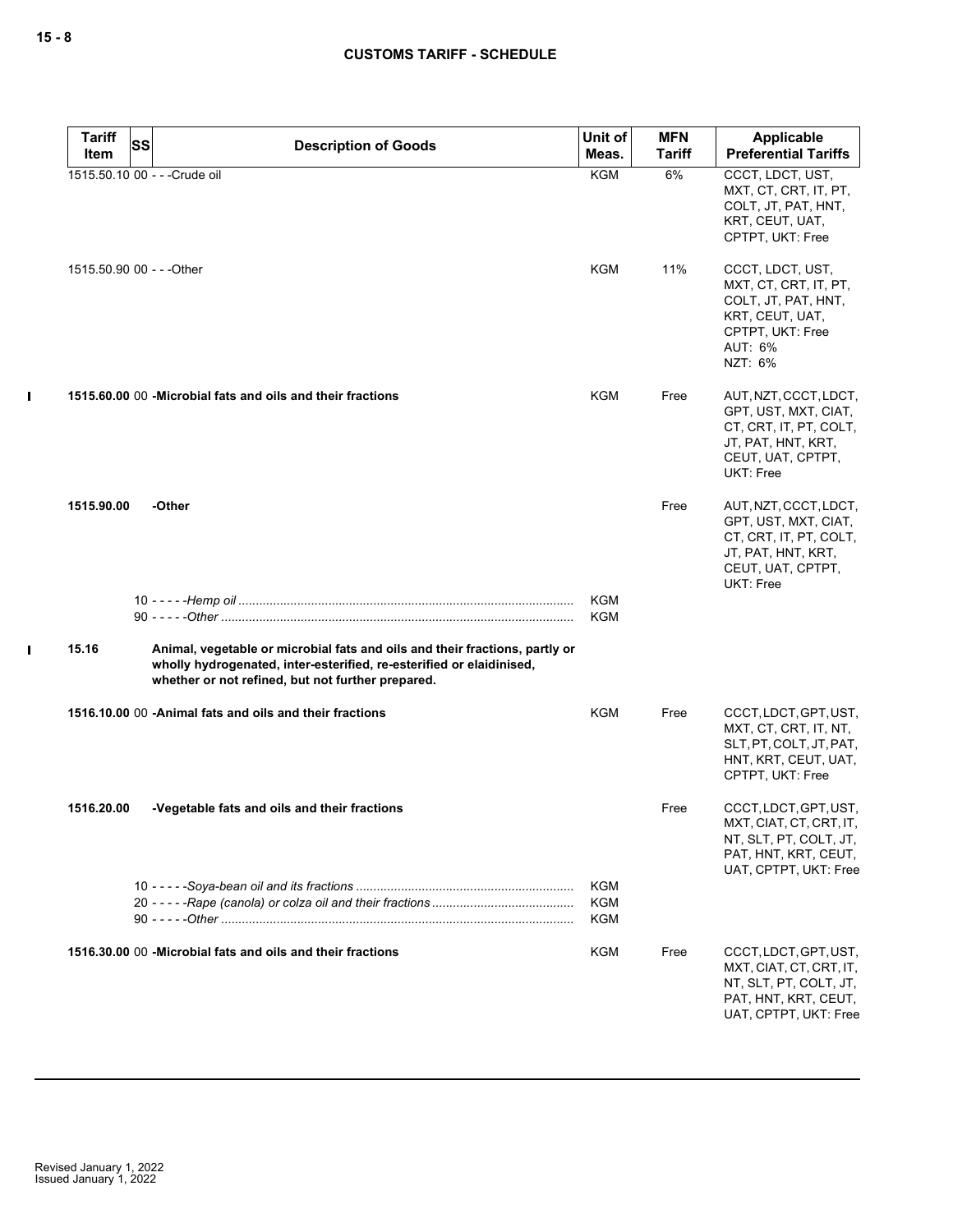## **CUSTOMS TARIFF - SCHEDULE**

 $\blacksquare$ 

 $\blacksquare$ 

 $\blacksquare$ 

| <b>Tariff</b><br>Item | <b>SS</b> | <b>Description of Goods</b>                                                                                                                                                                                                    | Unit of<br>Meas. | <b>MFN</b><br>Tariff   | <b>Applicable</b><br><b>Preferential Tariffs</b>                                                                            |
|-----------------------|-----------|--------------------------------------------------------------------------------------------------------------------------------------------------------------------------------------------------------------------------------|------------------|------------------------|-----------------------------------------------------------------------------------------------------------------------------|
| 15.17                 |           | Margarine; edible mixtures or preparations of animal, vegetable or<br>microbial fats or oils or of fractions of different fats or oils of this<br>Chapter, other than edible fats or oils or their fractions of heading 15.16. |                  |                        |                                                                                                                             |
| 1517.10               |           | -Margarine, excluding liquid margarine                                                                                                                                                                                         |                  |                        |                                                                                                                             |
|                       |           | 1517.10.10 00 - - - Within access commitment                                                                                                                                                                                   | <b>KGM</b>       | 7.5%                   | CCCT, LDCT, GPT, UST,<br>MXT, CT, CRT, IT, NT,<br>SLT, PT, COLT, JT, PAT,<br>HNT, CEUT, UAT,<br>CPTPT, UKT: Free            |
|                       |           | 1517.10.20 00 - - - Over access commitment                                                                                                                                                                                     | KGM              | 82.28¢/kg              | LDCT, MXT, CT, CRT,<br>JT, PAT, HNT, UAT: Free<br>UST: 41.14¢/kg<br>CPTPT: 13.71¢/kg                                        |
| 1517.90               |           | -Other                                                                                                                                                                                                                         |                  |                        |                                                                                                                             |
|                       |           | 1517.90.10 00 - - - Imitation lard                                                                                                                                                                                             | <b>KGM</b>       | Free                   | CCCT, LDCT, GPT, UST,<br>MXT, CIAT, CT, CRT, IT,<br>NT, SLT, PT, COLT, JT,<br>PAT, HNT, KRT, CEUT,<br>UAT, CPTPT, UKT: Free |
|                       |           | - - - Substitutes for butter:                                                                                                                                                                                                  |                  |                        |                                                                                                                             |
|                       |           | 1517.90.21 00 - - - - Within access commitment                                                                                                                                                                                 | <b>KGM</b>       | 7.5%                   | CCCT, LDCT, UST,<br>MXT, CT, CRT, PT,<br>COLT, JT, PAT, HNT,<br>CEUT, UAT, CPTPT,<br>UKT: Free                              |
|                       |           | 1517.90.22 00 - - - - Over access commitment                                                                                                                                                                                   | <b>KGM</b>       | less than<br>\$2.47/kg | 218% but not LDCT, MXT, CT: Free<br>UST: 109% but not less<br>than \$1.23/kg<br>CPTPT: 36% but not<br>less than \$0.41/kg   |
|                       |           | 1517.90.30 00 - - -Palm oil and palm kernel oil, and their fractions, and blends thereof, for<br>use in the manufacture of margarine and shortening                                                                            | KGM              | Free                   | CCCT, LDCT, GPT, UST,<br>MXT, CIAT, CT, CRT, IT,<br>PT, COLT, JT, PAT, HNT,<br>KRT, CEUT, UAT,<br>CPTPT, UKT: Free          |
|                       |           | $- -$ Other:                                                                                                                                                                                                                   |                  |                        |                                                                                                                             |
|                       |           | 1517.90.91 00 - - - - Shortening                                                                                                                                                                                               | <b>KGM</b>       | 11%                    | CCCT, LDCT, GPT, UST,<br>MXT, CT, CRT, IT, NT,<br>SLT, PT, COLT, JT, PAT,<br>KRT, CEUT, UAT,<br>CPTPT, UKT: Free            |